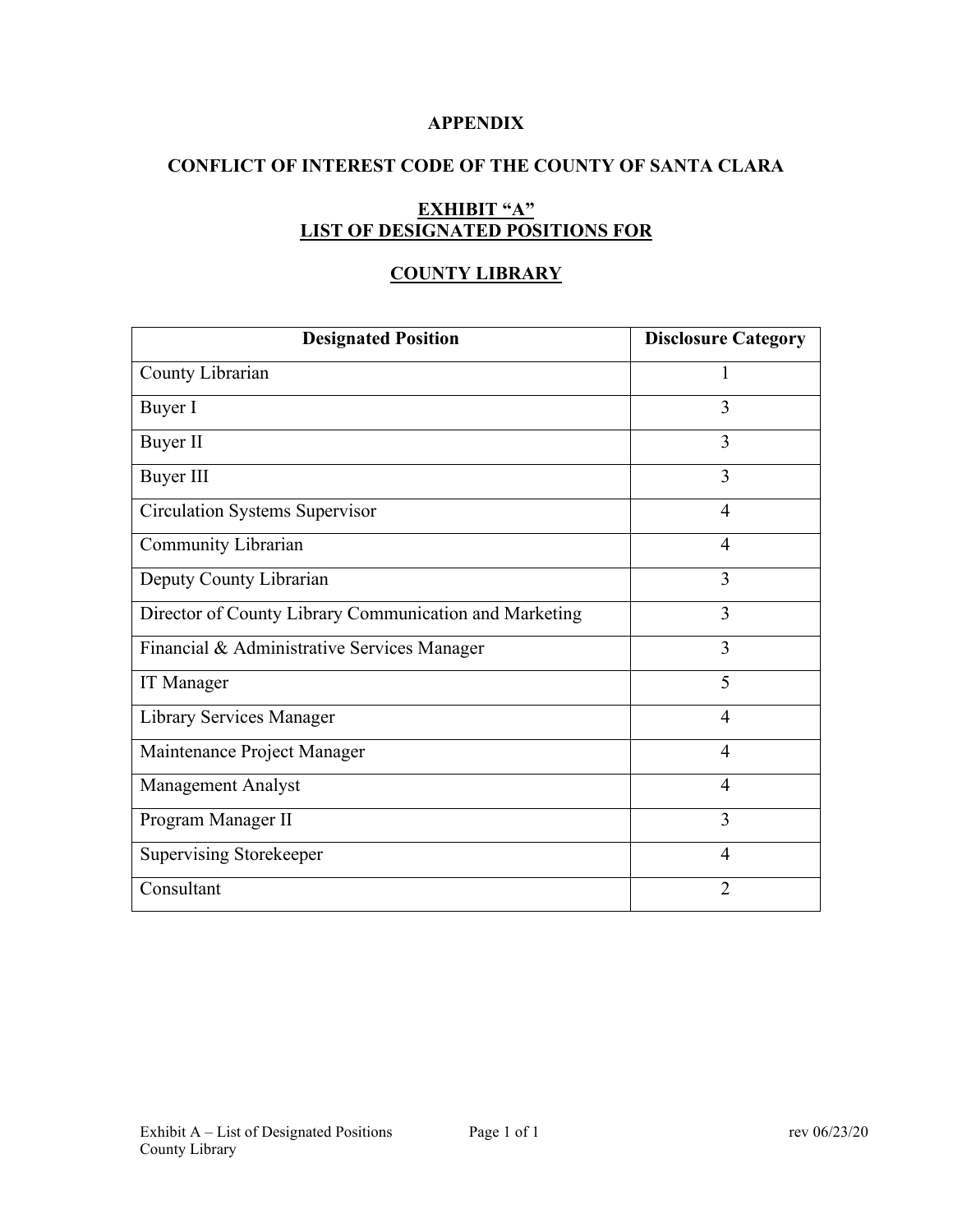#### **APPENDIX**

## **CONFLICT OF INTEREST CODE OF THE COUNTY OF SANTA CLARA**

# **EXHIBIT "B" DISCLOSURE CATEGORIES FOR**

## **COUNTY LIBRARY**

Pursuant to the County of Santa Clara's Conflict of Interest Code, Disclosure Categories 1 and 2 shall read as follows for all Code Agencies.

**Disclosure Category 1:** Persons in this category shall disclose:

(1) all investments in, business positions in, and income (including gifts, loans and travel payments) from:

(a) all sources that provide, plan to provide, or have provided in the last two years, facilities, goods, software, hardware, or related technology, equipment, vehicles, machinery or services, including training or consulting services, to the County;

(b) all sources that are subject to the regulatory, monitoring, investigatory, enforcement, valuation, certification, permit or licensing authority of, or have an application for a license, permit or certificate pending before, the County;

(c) all sources that receive, are planning to apply to receive, or have received in the last two years, grants or other monies from or through the County; and sources that receive referrals to provide assessments and/or treatments that are required or recommended by the County; and

(2) all interests in real property in the County of Santa Clara located entirely or partly within the County, or within two miles of County boundaries, or of any land owned or used by the County.

**Disclosure Category 2**: Each Consultant shall disclose: (1) all investments in, business positions in, and income (including gifts, loans and travel payments) from: (a) all sources that provide, plan to provide, or have provided in the last two years, facilities, goods, software, hardware, or related technology, equipment, vehicles, machinery or services, including training or consulting services, to the County; (b) all sources that are subject to the regulatory, monitoring, investigatory, enforcement, valuation, certification, permit or licensing authority of, or have an application for a license, permit or certificate pending before, the County; (c) all sources that receive, are planning to apply to receive, or have received in the last two years, grants or other monies from or through the County; and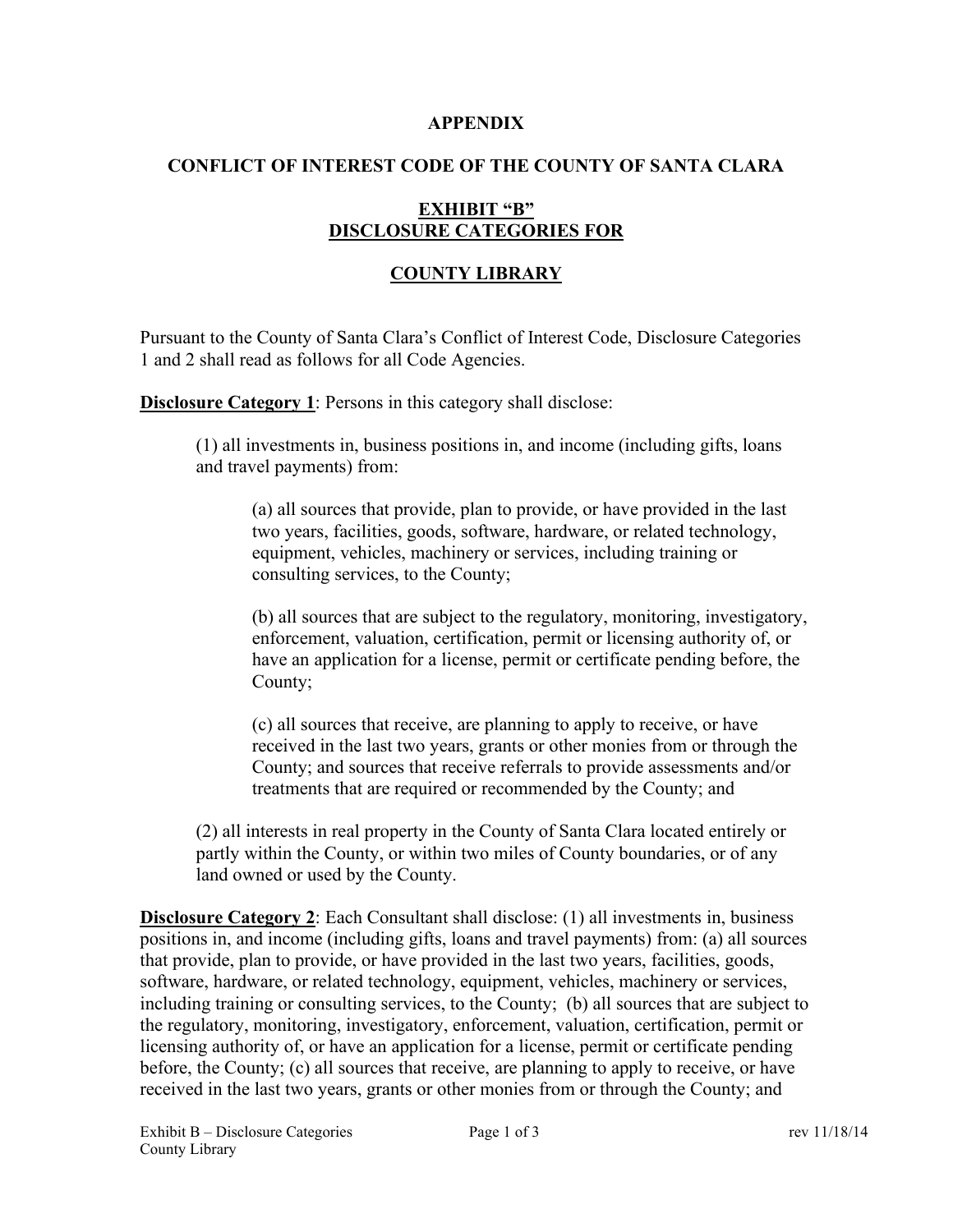sources that receive referrals to provide assessments and/or treatments that are required or recommended by the County; and (2) all interests in real property in the County of Santa Clara located entirely or partly within the County, or within two miles of County boundaries, or of any land owned or used by the County, subject to the following limitation: the Code Agency for which a consultant works may determine in writing, following approval by County Counsel as to form and legality, that the particular consultant is hired to perform a range of duties that is limited in scope and, thus, is not required to comply with the full disclosure requirements described above, but instead must comply with more tailored disclosure requirements specific to that consultant. Such a determination shall include a description of the consultant's duties and, based upon that description, a statement of the extent of disclosure requirements.

### In addition to the above two categories, County Library shall have the following categories:

**Disclosure Category 3:** Persons in this category shall disclose:

(1) all investments in, business positions in, and income (including gifts, loans and travel payments) from:

(a) all sources that provide, plan to provide, or have provided in the last two years, facilities, goods, software, hardware, or related technology, equipment, vehicles, machinery or services, including training or consulting services, to County Library;

(b) all sources that receive, are planning to apply to receive, or have received in the last two years, grants or other monies (i) from or through County Library, or (ii) from or through the County related to the work of County Library; and

(2) all interests in real property in the County of Santa Clara located entirely or partly within the County, or within two miles of County boundaries, or of any land owned or used by the County.

**Disclosure Category 4**: Persons in this category shall disclose all investments in, business positions in, and income (including gifts, loans and travel payments) from:

(1) all sources that provide, plan to provide, or have provided in the last two years, facilities, goods, software, hardware, or related technology, equipment, vehicles, machinery or services, including training or consulting services, to County Library; and

(2) all sources that receive, are planning to apply to receive, or have received in the last two years, grants or other monies (a) from or through County Library, or (b) from or through the County related to the work of County Library.